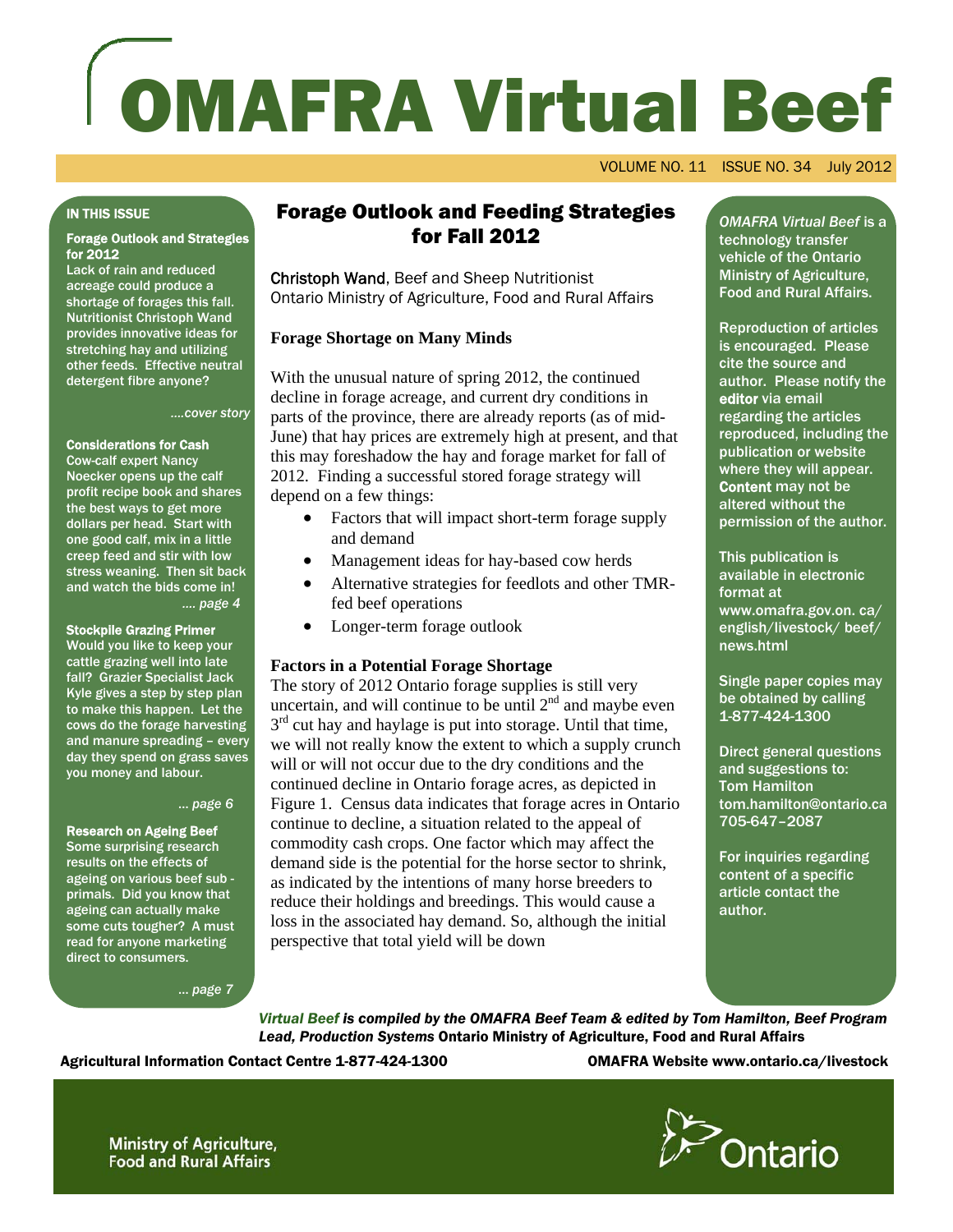

Figure 1. Area of Field Crops in Ontario by Year

Table 1 gives nutrient parameters for common forages and some other feeds, on a dry matter basis. The term eNDF (effective neutral detergent fibre) is a measure of how well a feed stimulates rumination. Paying attention to the percent of total NDF which is made up of eNDF may become important to the beef sector (as it has in the dairy sector), as alternative forage sources are investigated.

| Table 1. Nutrient content of various feeds* |       |      |       |                |
|---------------------------------------------|-------|------|-------|----------------|
|                                             | % TDN | % CP | % NDF | % eNDF         |
| Alfalfa Hay - early<br>bloom                | 62    | 19.9 | 39.3  | 92             |
| Alfalfa Silage -<br>early bloom             | 63    | 19.5 | 43.0  | 82             |
| Orchardgrass Hay<br>- early bloom           | 65    | 12.8 | 59.6  | 98             |
| Orchardgrass Hay<br>- late bloom            | 54    | 8.4  | 65.0  | 98             |
| Corn Silage -<br>45% grain                  | 72    | 8.7  | 43.0  | 81             |
| <b>High Moisture</b><br>Corn <sup>1</sup>   | 93    | 10   | 9     | $\overline{0}$ |
| Corn and Cob<br>Meal <sup>1</sup>           | 82    | 9.0  | 26.0  | 56             |
| Corn Stalklage                              | 55    | 6.3  | 68.0  | 81             |
| <b>Wheat Silage -</b><br>dough              | 57    | 12.5 | 60.7  | 61             |
| <b>Wheat Straw</b>                          | 41    | 3.5  | 78.9  | 98             |
| <b>Barley Straw</b>                         | 40    | 4.4  | 72.5  | 100            |
| Soybean Straw <sup>1</sup>                  | 42    | 5.0  | 70.0  | 100            |

*\* From Nutrient Requirements of Beef Cattle, 7th Revised Edition 1996, Appendix Table 1A, except those denoted as <sup>1</sup> which are from the Nutrient Requirements of Small Ruminants, 2007, Table 15-11.*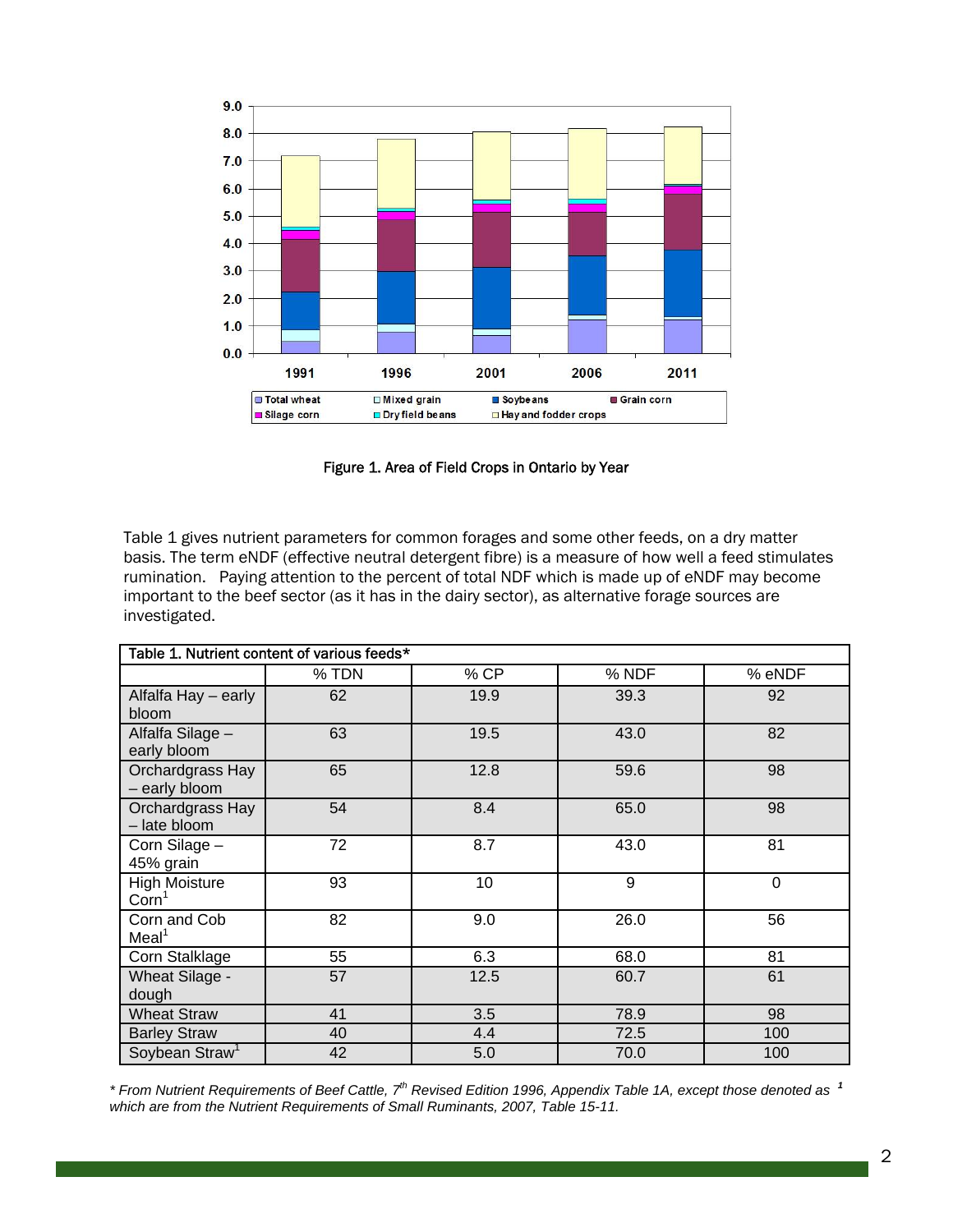due to changeover of forage acres to cash crop, causing higher forage prices, the effect of equine demand change may moderate it.

# **Cow Herd Wintering Strategies**

In the event of a stored forage shortage, here are a number of strategies that could be implemented to substitute or stretch forage resources:

- 1. **Substitute other straws, stovers and residues for**  hay. Table 1 ranks some common alternative forages for a number of nutrients, including digestibility and crude protein levels. The extent to which this substitution can be used is a function of the straw quality and the cow's age of production.
- 2. **Institute limit feeding**. Several sources suggest that limit feeding can reduce wastage, and reduce luxury consumption of feed without affecting performance. This is because the cow herself is a natural buffer who can increase or decrease resource usage by altering body fat stores, liver wastage and waste heat production.
- 3. **Implement ionophore use.** Including ionophores at higher levels than used as a coccidiostat can reduce feed usage as well. By making rumen fermentation more efficient, the cow can harvest more feed energy as metabolites for her system, rather than have that feed energy blown off as methane.
- 4. **Reduced hay rations + commodities.** By using commodities to offset hay, hay can be saved. There are a number of ways this can be done using limit feeding, in a TMR, or just to offset a poor quality residue feed like straw. Each of these approaches is based on the concept that commodities are concentrate feeds and can replace more nutrients per unit weight than hay. For example, corn can replace up to twice the amount of hay per unit weight, as shown in Figure 2. Based on an approximate 2 to 1 replacement of hay with corn, a reduced hay ration can be fed to cows, provided some forage remains in the ration. The graph in Figure 2 gives some guidelines for decision making based on various price levels of hay vs. corn.
- 5. **Use corn silage.** One interesting development in recent years is that corn silage has actually become *cheaper* than hay in many areas. In this case, corn silage could be *maximized* in the ration, and then this ration would use low quality forages to bulk them, a protein supplement to address the protein shortfall, and then all of this delivered on a limit-fed basis.

# **Feedlot Strategies**

Many feedlot rations use processed hay in rations to ensure rumen health, providing the "scratch factor". To replace that functionality, the following (many of which will seem a lot like the cow list) should be considered:



Figure 2. Cost Breakpoint for Corn/Hay substitution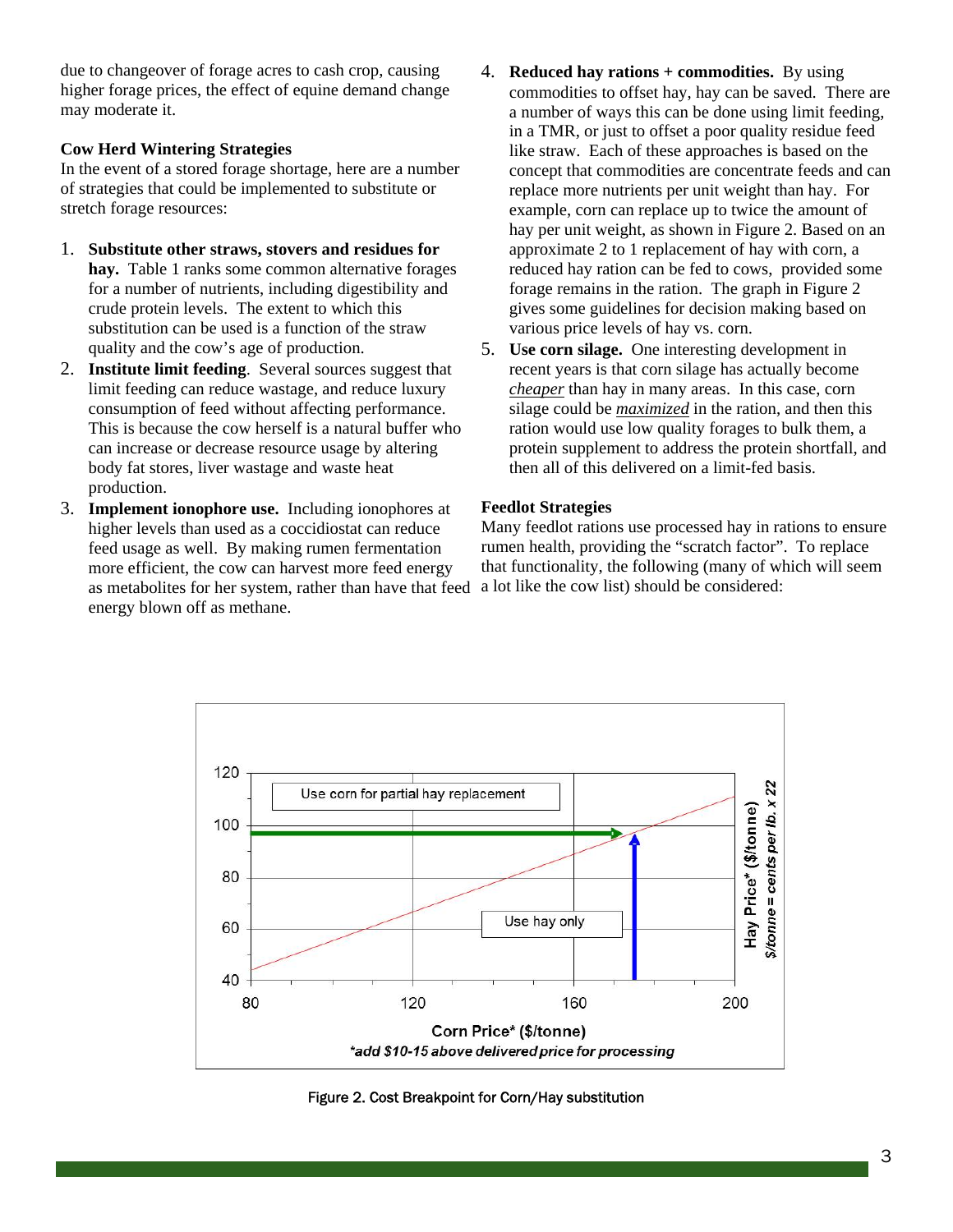#### 1. **Substitute other straws, stovers and residues for**

**hay**. Again, see Table 1 for forage information, and perhaps this time consider the *effective fibre* the way a dairy producer might. Again, the extent to which this can be done is a function of the straw quality, and the stage of finishing.

2. **Switch from High Moisture Corn (HMC) to cob meal.** As seen in Table 1, the effective fibre contribution of cob meal to rumen function and health is much greater

than for regular high moisture corn. 3. **Use corn silage.** Again, in many places corn silage may actually be the cheapest forage. If 5% hay is used in the ration (or about 1 lb. per head per day), another way to achieve similar effective fibre is using long chop processing with corn silage at two times or more the hay inclusion rate. By long chop and processed, we mean using corn silage the way our dairy counterparts do, to improve rumen function. Worried about too much corn silage? There is a good body of research by Phil McEwen at Ridgetown College that shows corn silage levels of up to 50% of ration dry matter don't negatively affect performance, and often improve ration cost-effectiveness. 4. **Institute limit feeding.** Using this concept - also referred to as slick bunk management or target feeding – reduces luxury consumption in the finishing animal as well. The liver and gut tissues waste large amounts of energy, so

feeding at 90 to 95% of ad lib (free choice) intake with slightly higher protein levels results in the same performance by making these organs run a little 'leaner'. So if hay is 5 or 10% of the ration, if we reduce intake by 10% we can reduce total hay usage by 10% as well.

#### **Long Term Outlook**

Forage shortages are not unique to Ontario. Other parts of the globe have been driven to alternative forage strategies for all sorts of reasons, including the rising cost of irrigation. That means our worldwide understanding of using alternative fibre sources in everything from beef to dairy rations is improving. So, even if hay remains expensive we will find ways to adapt. So, don't despair about the industry's future with the short-term rise in hay prices; either the marketplace will change or the industry's outlook on fibre will!

------------------ VB ----------------- Christoph Wand Beef and Sheep Nutritionist Ontario Ministry of Agriculture, Food and Rural Affairs Christoph.Wand@ontario.ca ------------------ VB ---------------

# Considerations for Cash

Nancy Noecker, Beef Cow Calf Specialist Ontario Ministry of Agriculture, Food and Rural Affairs

The cattle market is certainly at record levels, and anyone with calves to market this fall will be looking forward to a good return on their calves. However, just because the returns are looking good is no reason to give up any extra value you can still generate between now and the calf sale! Gain will translate into more dollars returned.

**Back to Basics:** are the calves **castrated** and **dehorned?** Not doing this will discount your calves 5-10 cents versus equivalent quality steers. If not done already, make sure the work is done at least a month - preferably two - ahead of sale. This is so all healing is complete and the calves have a chance to make back some of that compensatory gain from the weight loss due to stress. Research shows that some of the greatest pain in banded cattle comes 3-4 weeks following the castration. If you are processing the calves when they are older, talk to your veterinarian about using pain medication at the time of surgery and pain control during healing. Again, new research is starting to show that all along the chain, if pain is controlled the cattle will eat more and thus gain more or ... less pain = more gain.

**A Vaccination Program** –What do your buyers and/or calf sales want or require? If they say three weeks prior to sale, then they mean 21 days prior to sale not "well 16 days is close..." Put yourself in the buyers' shoes of paying \$800- \$1000+ for a calf. You would want the calf vaccinated correctly and have a lot less chance of it getting sick or dying. Also, give the vaccinations when the calves are under as little stress as possible and are on a high plane of nutrition, so they will have every opportunity to mount a good immune response.

#### **Creep Feeding Increases Gain**

With calf prices predicted anywhere from \$1.50/lb and up, then it makes sense that weight put on through creep feeding will have a positive return as long as the cost of gain is below the \$1.50/lb. Remember you are trying to put on lbs of muscle not fat on the calf, and you are not trying to change the rumen over to a grain diet. The creep diets should be high in protein, not starch, and may be limit fed. For more information see OMAFRA Factsheet Creep Feeding Beef Calves Agdex # 420/50 http://www.omafra.gov.on.ca/english/livestock/beef/ facts/02-027.htm.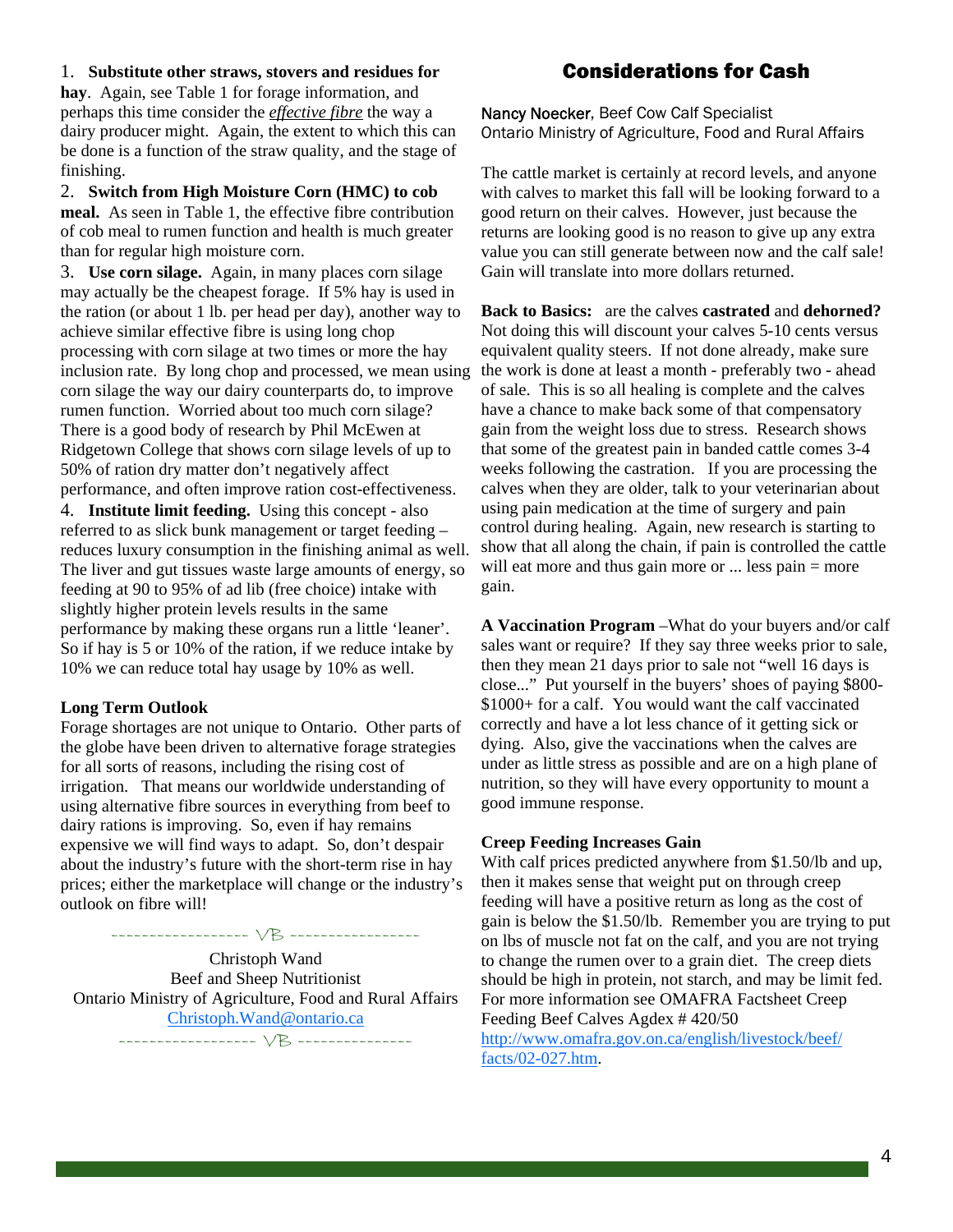

Figure 1. Fenceline weaning reduces stress on calves and cows.

Any number of feedstuffs can be used. Distillers' grains are gaining in popularity - they have high protein content and are very palatable. Talk to your feed mill about products they might have available. If you are considering creep feeders you need to think about placement and behaviour to get the most consumption and gain out of your calves (Figure 1). Creep grazing may be another option. For this, you set up a creep gate that allows the calves to graze ahead and skim off the best of the pasture, followed up by the full herd.

**Weaning On The Farm ...** can be easy and profitable or you can ruin the calf. It doesn't mean you rip the calf away from the cow, shove it in a dark, airless barn and put it on a full feed of grain. That behaviour is what has given cow calf producers a bad rap regarding weaning.



Figure 2. Low stress fenceline weaning



Figure 3. Low stress 2-stage weaning with nose flaps.

With either of the lower stress weaning methods (fenceline weaning or two-step weaning, Figures. 2 and 3) the calves stay clean, healthy and gaining

http://www.omafra.gov.on.ca/english/livestock/beef/facts/ nostag.htm. As an added bonus pre-weaned calves don't get sick and need as much treatment as bawling calves, even vaccinated ones. So with a little planning for good pastures and calves started on creep feed prior to weaning, you will have an opportunity to make use of those good gain genetics you have been breeding into the calves. However, you need to allow at least one month from weaning to the sale date. If you are going to try and do it with less time - don't. It will cost you money.

#### **Implanting**

One of our oldest "new technologies" implanting, still works and still pays back. A conservative \$10:1 payback might as well be in your pocket (double that if you believe the advertising). Unless you are selling calves into a "natural" market (in which case you should be asking for a premium) the first thing that will happen to your calf in the feedlot will be an implant. Thus you might as well have the extra gain for the last 100 days before the calf sale.

#### **Trucking and Shrink**

Experience does matter. Transportation work done by Dr. Karen Schwartzkopf-Genswein at Lethbridge indicated that experienced livestock truckers (six years or more experience) had loads with less shrink than less experienced drivers. The experienced drivers also had fewer problems with compromised or lame cattle. However, it is your responsibility to have a loading ramp in good repair that makes loading easy, and facilities that allow for easy flow of calves onto the truck. Every hour of chasing calves around getting them loaded are simply more lbs lost through shrink. This is another place where the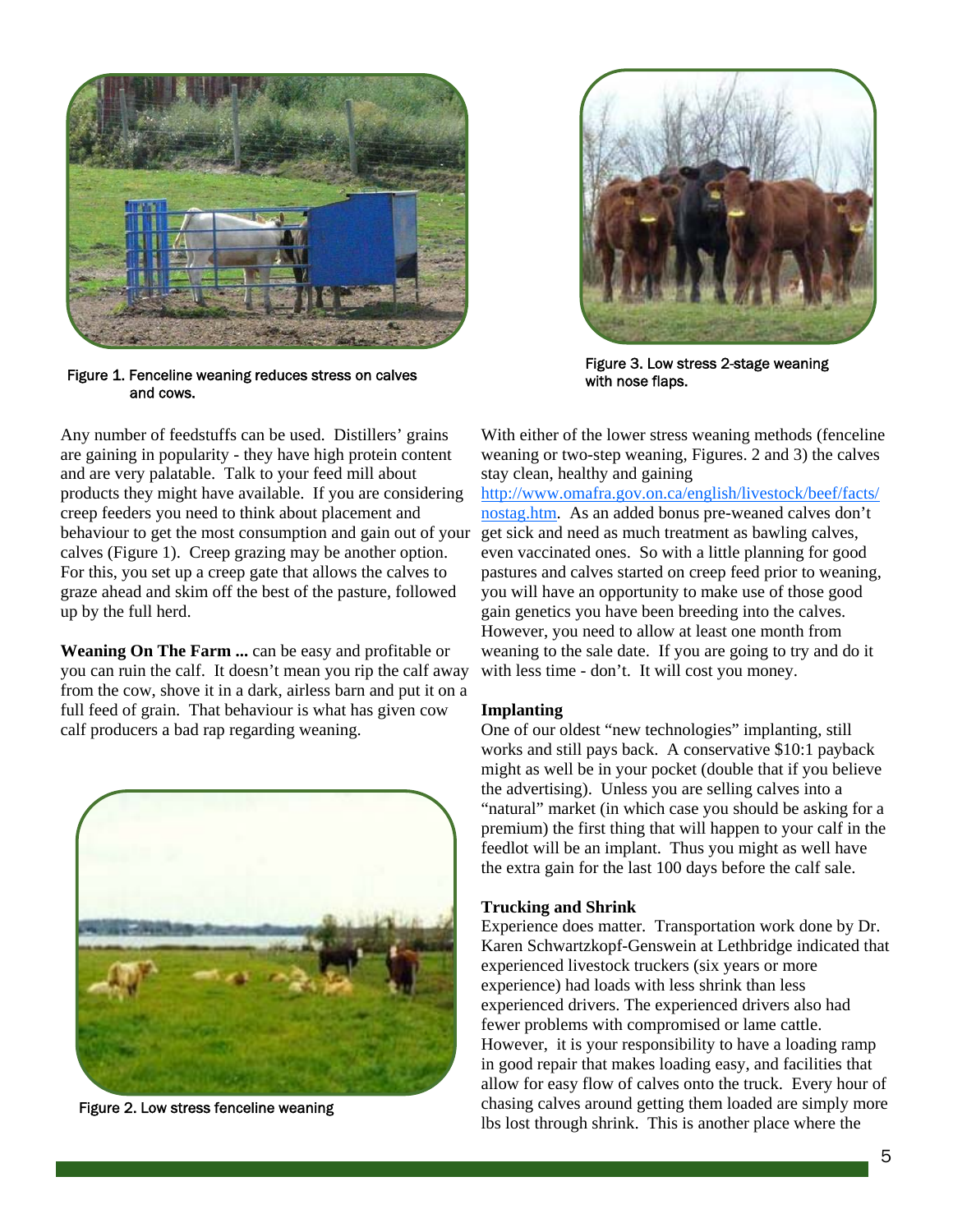weaned calves shine. Once loaded and delivered to the facility they drink, eat hay if it is presented, then lie down and chew their cud, and not pace around bawling and continuing to shrink.

## **Acclimatize Your Calves For Sale.**

You know that at the sales barn they will be unloaded and moved through a number of alleys and pens by people on foot. Why not get your calves used to this before they get to the sales barn (Figure. 4)? Nothing is as scary the  $2<sup>nd</sup>$  or  $3<sup>rd</sup>$  time through it. Use the chance when you are vaccinating or moving cattle to another pasture to confine them in the corrals or alleys and walk through them calmly. Add some noise if you can-the sales barn will be noisy. Let them out when they are quiet and then reward the cattle with grain or mineral and salt. The idea is for them to consider human interaction pleasant. Time spent this summer and fall may reward you with less shrink at the sale, which means more lbs to sell.



Figure 4. Acclimatize calves to people moving through them prior to sale.

To discuss or get more information on any of these suggestions contact members of OMAFRA's Beef Team through the Contact Centre at 1-877-424-1300, or http:// www.omafra.gov.on.ca/english/livestock/directory/ staffdirectory.htm.

Consider the things you can still change, for this fall's calf sales and cash returns!

------------------ VB ----------------- Nancy Noecker Beef Cow-Calf Specialist Ontario Ministry of Agriculture, Food and Rural Affairs Nancy.Noecker@ontario.ca

# ------------------ VB ---------------

# Extending the Grazing Season with Stockpile Grazing

Jack Kyle, Grazier Specialist, Ontario Ministry of Agriculture, Food and Rural Affairs

With increasing fuel and production costs, more economical and yet still viable alternatives are playing a larger role in conventional agriculture. Pasture has long been accepted as a source of forage during the summer months, however with proper management, stockpiled pasture can be a practical and inexpensive source of quality forage throughout the fall and winter months.

Stockpiling pasture is the process of allowing the forage in a field or paddock to accumulate until the growing has either slowed significantly or stopped altogether. This stockpiled forage is then available for grazing throughout the colder fall and winter until there is permanent snow cover. Stockpile grazing is chosen primarily for the reduced feed and feeding costs. Animals which are on pasture later in the season also spread their own manure back onto the pasture, further saving the farmer the cost of hauling and spreading manure over the area.

Proper management is the key to successful stockpile grazing. The quality and/or yield of the stockpiled forages can be controlled in much the same manner as first cut hay. The initiation date, which is the date at which the pasture is allowed to start to grow and accumulate for the cold months, is exceedingly important. An earlier initiation date (mid-July) can provide a higher yield and somewhat lower quality, while allowing summer grazing to proceed for a longer period and pushing back the initiation date to midlate August will result in a loss in yield but a gain in quality. The decision as to when to initiate the stockpiling will depend on various factors, such as the requirements of the livestock that will be grazing the forage, the date which the stockpiled area is required, and the amount of pasture that can be set aside for stockpiling purposes.

Stockpile grazing can also be incorporated into a rotational grazing system, however it is important to keep in mind that as the grazing season progresses, the winter progresses as well. It is beneficial to use the stockpiled pasture furthest away from the barns (or feeding area) first and move progressively closer. This is to ensure that in the event of an early winter storm, etc. the livestock will be closer to the feeding area and the supplemental feed (if necessary) will not have to be hauled quite as far.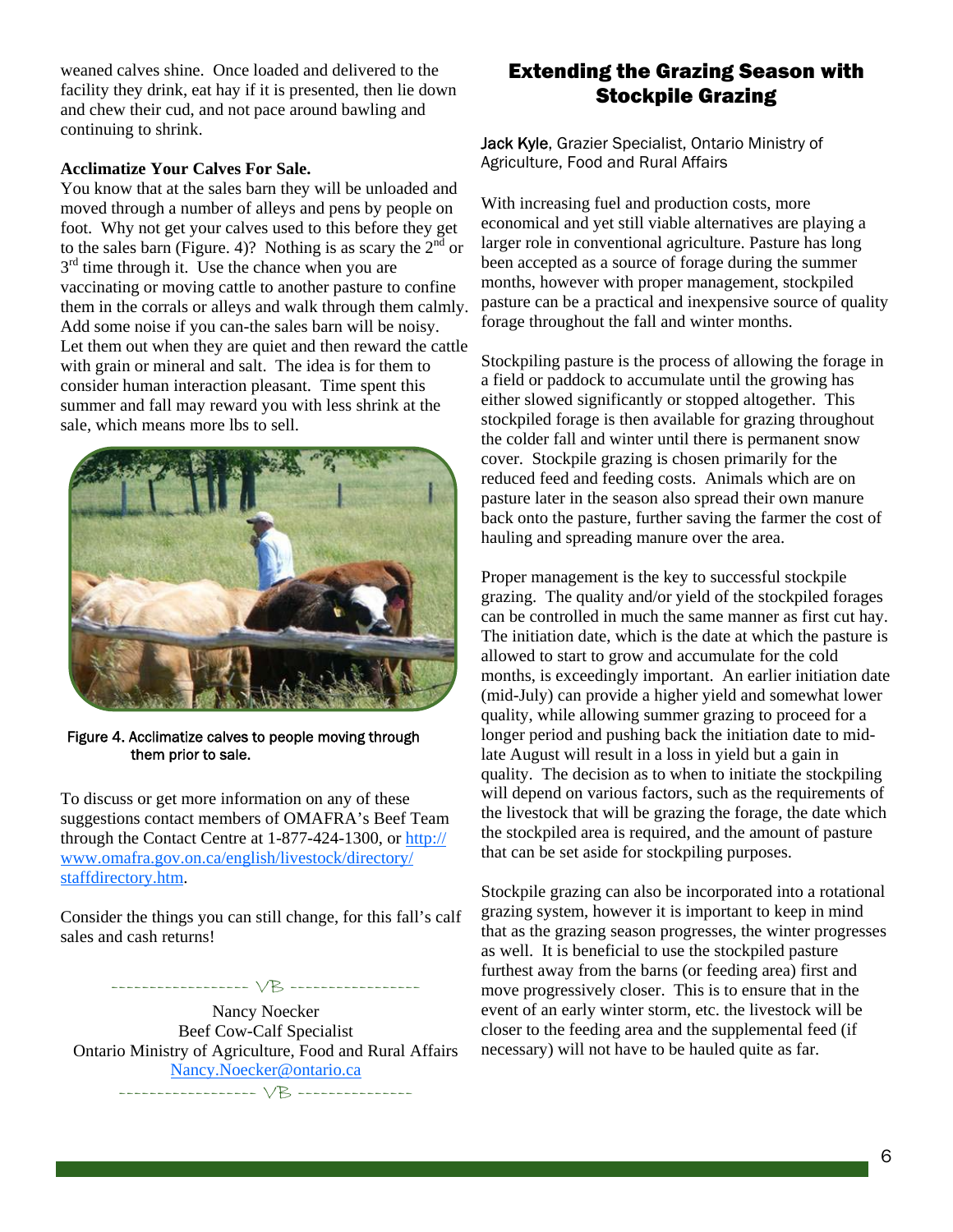The species selected for a successful stockpile grazing system are also important. In general, the types of forages that should be chosen are the narrow leafed grasses, as they seem to be the best for storing on the stem. Traditionally, species such as timothy, tall fescue and bluegrass have been chosen for stockpile grazing, however with proper management the range of stockpile forages can be extended to include annual grasses such as Sorghum-Sudan grass hybrids and even forage brassicas. Additional resources on pasture and stockpile grazing are available at the Ministry of Agriculture, Food and Rural Affairs at www.ontario.ca/livestock

Jack Kyle Grazier Specialist Ontario Ministry of Agriculture, Food and Rural Affairs Jack.Kyle@ontario.ca ------------------ VB ---------------

------------------ VB -----------------

# Ageing Beef More (or Less) Gracefully

## *Research reveals ageing affects cuts differently*

Tom Hamilton, Beef Program Lead-Production Systems Ontario Ministry of Agriculture, Food and Rural Affairs

While consumers may value a wide range of attributes when deciding what type of beef to **buy**, they are united in what the most important quality is when they **eat** it **tenderness!** My Grandfather, who was a butcher, passed down this quote to my Dad: "a tough steak is dear at any price". My Dad added his own nugget of wisdom regarding beef quality: "if I need a steak knife to saw through the meat, I don't want that steak".

Retailers deal with the sharp end of the beef supply chain, and they know that tough beef hurts sales and long term customer relationships. One of the main methods of improving beef tenderness after slaughter is ageing – a time period when the carcass or sections of it are refrigerated to allow natural enzymatic breakdown of tough fibres within the muscle tissue.

The effect of the length of the ageing period has been extensively investigated, but most research has focused on the loin and rib-eye muscles. It had been assumed that all muscle cuts responded similarly to extended ageing, but some early research had shown that this is not necessarily true.

An experiment at the Agriculture and Agri-food Canada Lacombe Research Centre, reported by Juarez et al,

investigated the effect of extended ageing on six different sub-primal cuts<sup>i</sup>. The meat was from a commercial abattoir and was shipped directly to the research station. Research staff sliced 1 inch thick steak retail cuts from the wholesale cuts which represented the various parts of the carcass (Table 1 and Figure 1). Samples were stored at either 1˚C or 5˚C to evaluate the effect of cooler temperature on tenderness and flavour. Samples were cooked and evaluated weekly, starting on arrival (0 days of ageing), and up to 56 days of ageing.

| Table 1. Meat cuts evaluated |                      |  |  |
|------------------------------|----------------------|--|--|
| <b>Retail Cut</b>            | <b>Wholesale Cut</b> |  |  |
| Striploin                    | Loin                 |  |  |
| Blade-eye                    | Chuck                |  |  |
| Outside round                | Outside round        |  |  |
| Inside round                 | Inside round         |  |  |
| Eye of round                 | Outside round        |  |  |
| Chuck tender                 | Chuck                |  |  |



Figure 1. Sub-primal cuts of beef

After cooking, the samples were cooled and placed in a cooler at 1˚C for 24 hrs, after which cores were taken and measured for the force required for a blade to shear across the meat fibres (Warner-Bratzler shear force). A higher shear force means that the meat would be tougher to chew.

#### **Tenderness**

Storage temperature did not affect shear force for any cut. However, ageing significantly **reduced shear force** for the **striploin, blade-eye, eye of round** and **chuck tender** (see Figure 2). Surprisingly, the **outside round** showed a significant **increase** in **shear force** over time, up to day 21, then trended downwards until day 49, when it was similar to day 0. In contrast to this, the shear force for the inside round did not change with ageing time. The reductions in shear force for the eye of round and chuck tender were not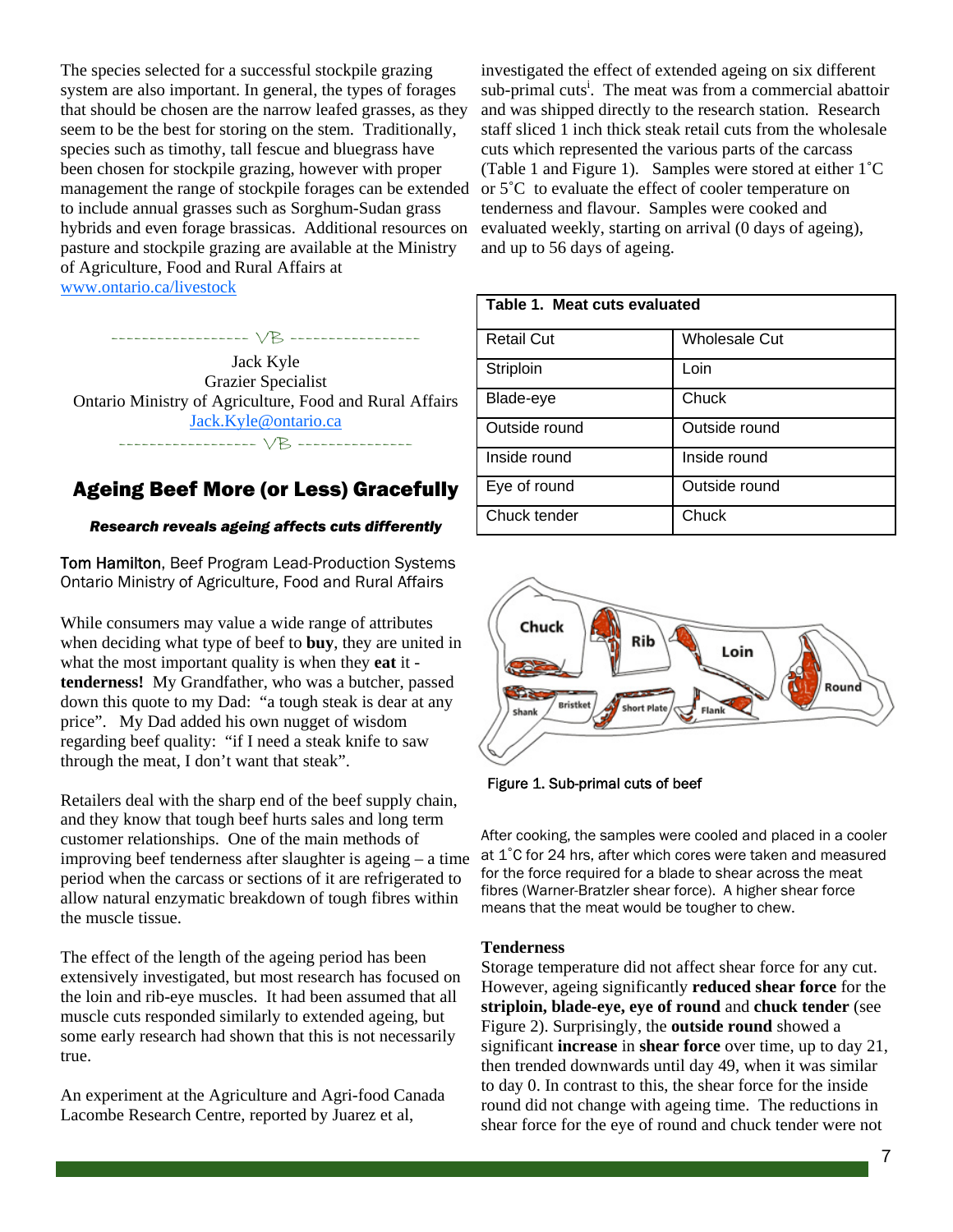

Figure 2. Effect of Ageing on Tenderness

great, and did not reach values significantly lower than day 0 until day 35. Shear force decreased over time in a linear manner for striploin, blade-eye and eye or round up to day 35, after which values tended to stabilize. The chuck tender experienced a decline in shear force until day 35, with subsequent measures showing up and down trends.

Why didn't all of the cuts show increased tenderness over the ageing period? The authors propose that for muscles which initially showed increased tenderness with ageing, followed by a period of increased toughening, loss of moisture within the tissue could be one cause of the increase in toughness. Decreased moisture loss leads to increased cooking times, since heat transfer rate is reduced as water content decreases. Increased cooking time would lead to even more moisture loss and subsequent toughening of the meat. Another factor may be related to the collagen connective tissue in the meat. The presence of moisture helps to soften the connective tissue during cooking, so low levels would inhibit this softening effect. For cuts which undergo initial toughening, followed by increased tenderness, enzymes which become active only late in the ageing process may be the cause.

#### **Sensory Evaluation**

A trained sensory panel evaluated cooked steaks from each of the cuts at each of the ageing times. The panellists gave scores for initial tenderness (first bite), overall tenderness (after 25 chews) and for intensity of beef flavour and off flavour (10 -20 chews). Ageing increased initial tenderness scores for striploin and blade-eye, and overall tenderness scores for striploin, blade-eye and eye of round. Ageing decreased tenderness scores for outside round and inside round. No ageing effect was found for initial tenderness scores for outside round, inside round, eye of round and chuck tenders, and overall tenderness scores for chuck tender. In general, flavour intensity scores decreased as ageing time increased, while off flavour scores increased with ageing.

#### **Discussion**

These results show that the process of ageing is not uniform with increased time, and different sub-primal cuts showed dramatic differences in response to ageing. For example, ageing decreased the force needed to shear cores from striploins up to 35 days, after which additional ageing had no effect, while the outside round needed considerably more shear force with ageing up to 35 days, after which shear force decreased, becoming equivalent to the initial